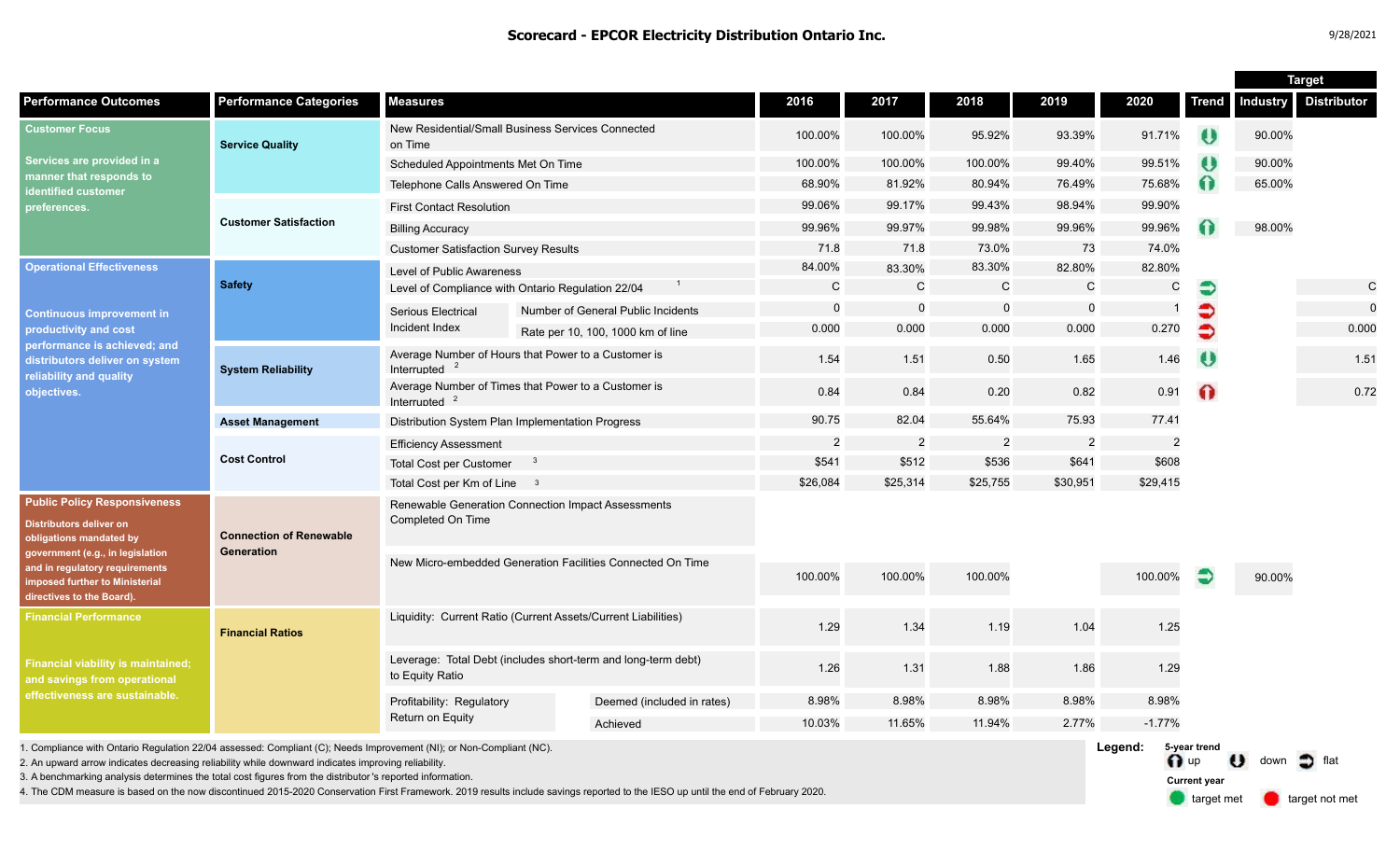# 2020 Scorecard Management Discussion and Analysis ("2020 Scorecard MD&A")

The link below provides a document titled "Scorecard - Performance Measure Descriptions" that has the technical definition, plain language description and how the measure may be compared for each of the Scorecard's measures in the 2020 Scorecard MD&A:

#### http://www.ontarioenergyboard.ca/OEB/\_Documents/scorecard/Scorecard\_Performance\_Measure\_Descriptions.pdf

## Scorecard MD&A - General Overview

EPCOR Electricity Distribution Ontario Inc. (EPCOR) has successfully achieved productivity and efficiency objectives to better serve our customers. For the last six years, the Corporation achieved an efficiency assessment of 2 which was assigned based on a three-year average of actual less predicted costs from a benchmarking study commissioned by the Ontario Energy Board. Utilities that average between 10% and 25% below predicted costs are assigned this efficiency factor.

In 2020, EPCOR exceeded all performance targets except for the System Average Interruption Duration Index (SAIDI), which is located in the system reliability section of the scorecard. A single event took place on August 29th which contributed 50% of the total SAIDI value. The metrics used to set the targets of 0.46 for SAIDI as well as 0.62 for the System Average Interruption Frequency Index (SAIFI) are based on the average of EPCOR's reported 2010 to 2014 results. In 2015, the Corporation installed a new smart grid technology system that accurately tracks outage time precisely to the second. Prior to this, SAIDI and SAIFI tracking was completed manually and may have resulted in underreported outage duration and frequency, and as a result lower LDC targets. In addition, during 2015 and continuing into 2017, the Corporation saw a significant increase in the number and duration of scheduled outages. This included a major fibreoptic installation project initiated by Bell Canada (Bell) throughout the utility's service territory. A sizable portion of utility distribution assets were upgraded from capital contributions from Bell, which is a positive advantage to the utility from the Bell project. EPCOR continues to deliver safe and reliable power due to the completion of the Bell project, continued improvement to the distribution system, and tree trimming and vegetation management programs.

Aging distribution infrastructure continues to be the primary challenge facing utilities today. Like most utilities in Ontario, EPCOR must replace aging infrastructure at an accelerated pace to meet this challenge. In addition, vegetation control, including tree trimming activities, were continued in the year to reduce the vulnerability of the distribution system to external uncontrollable events, such as weather.

EPCOR continues to focus on providing excellent customer service and this was further demonstrated in 2020, due to challenges the COVID-19 pandemic. As a result of government regulation and in consideration of essential nature of the local distribution network, EPCOR's office was not open to the public for the majority of the year. Despite challenges of a work-from-home transition, EPCOR continued to exceed customer service targets (even with a 31% increase in call volume). We offer "Customer Connect" to assist our customers with interactive information that enables them to better monitor and control their electricity consumption and provides access to their billing history and other reports. The Corporation makes every effort to engage its customers on a regular basis to ensure we are aware of customer needs and continue to offer reasonable rates. EPCOR remains committed to providing its customers with the most reliable service at the least possible cost. EPCOR will continue its efforts to improve its overall scorecard performance results in the coming years.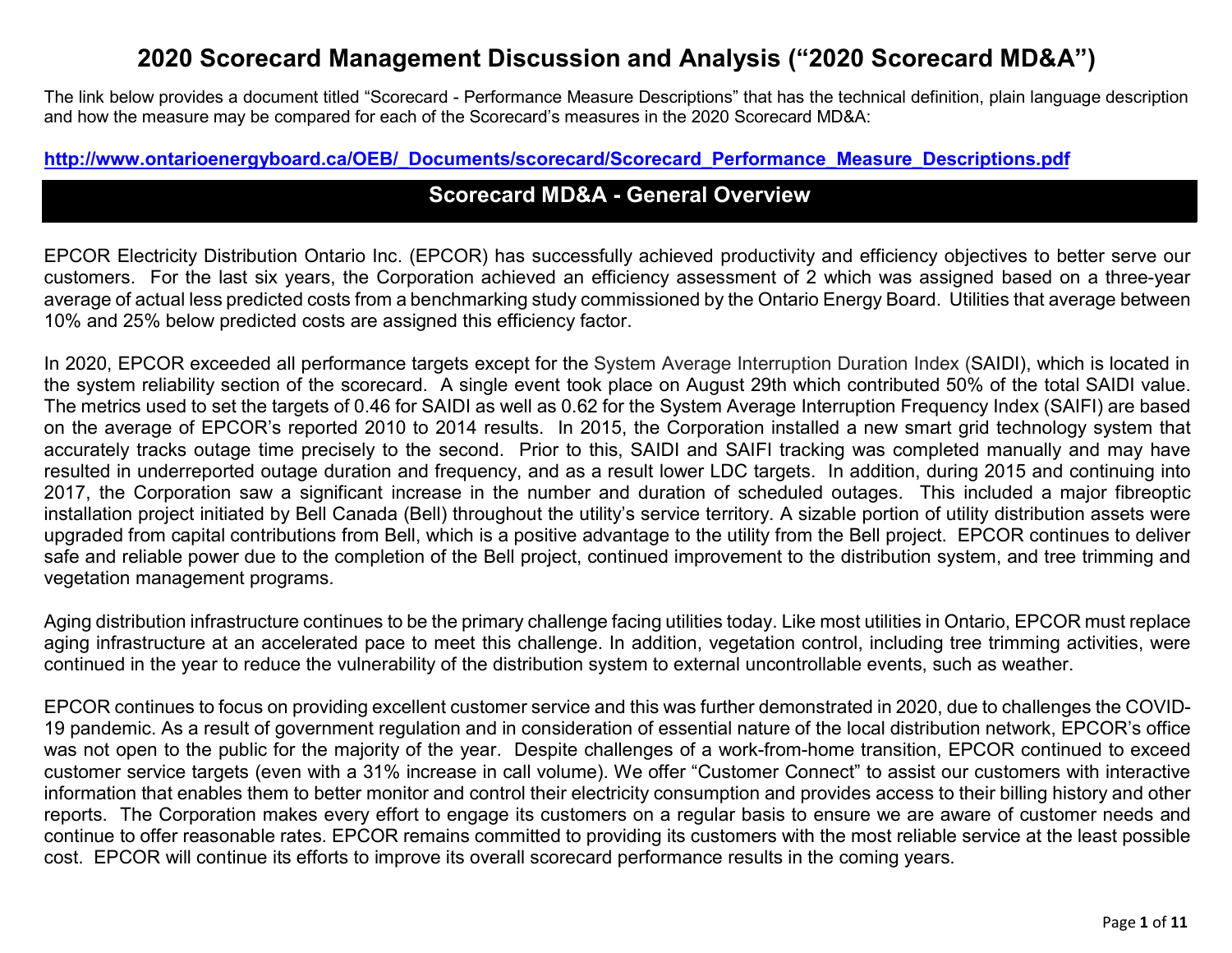## Service Quality

#### New Residential/Small Business Services Connected on Time

In 2020, EPCOR connected 386 low-voltage connections under 750 volts. EPCOR considers "New Services Connected on Time" as an important form of customer engagement as it is the utilities first opportunity to meet and/or exceed its customer's expectations, which in turn affects the level of customer satisfaction within a utility's territory. EPCOR connected 91.7% of the requests on time, which exceeds the Ontario Energy Board (OEB) mandated target of 90% for this measure. EPCOR expects this trend to continue into the foreseeable future.

#### Scheduled Appointments Met On Time

EPCOR had requests to schedule 203 appointments to complete work requested by its customers where a customer/representative was required in 2020. EPCOR considers "Scheduled Appointments Met" as an important form of customer engagement as customer presence is required for all types of appointments. In 2020, EPCOR met 99.5% of these appointments on time, which significantly exceeds the Ontario Energy Board's mandated target of 90%. EPCOR expects this trend to continue into the foreseeable future.

#### Telephone Calls Answered On Time

In 2020, EPCOR received 17,921 qualified incoming calls from its customers (an average of 71 calls per business day). The number of qualified incoming calls answered within 30 seconds was 13,563. Customer service representatives answered 75.7% of eligible calls in 30 seconds or less, which exceeds the Ontario Energy Board mandated target of 65%. Even as 2020 call volumes increased significantly (31%) compared with the previous year due to the COVID-19 pandemic (and resulting closure of the office to the public), EPCOR was able to maintain a consistent level of customer service. EPCOR considers "Telephone Calls" to be an important communication tool for identifying and responding to its customers' needs and preferences. EPCOR expects to maintain or improve the service level of this metric in 2021.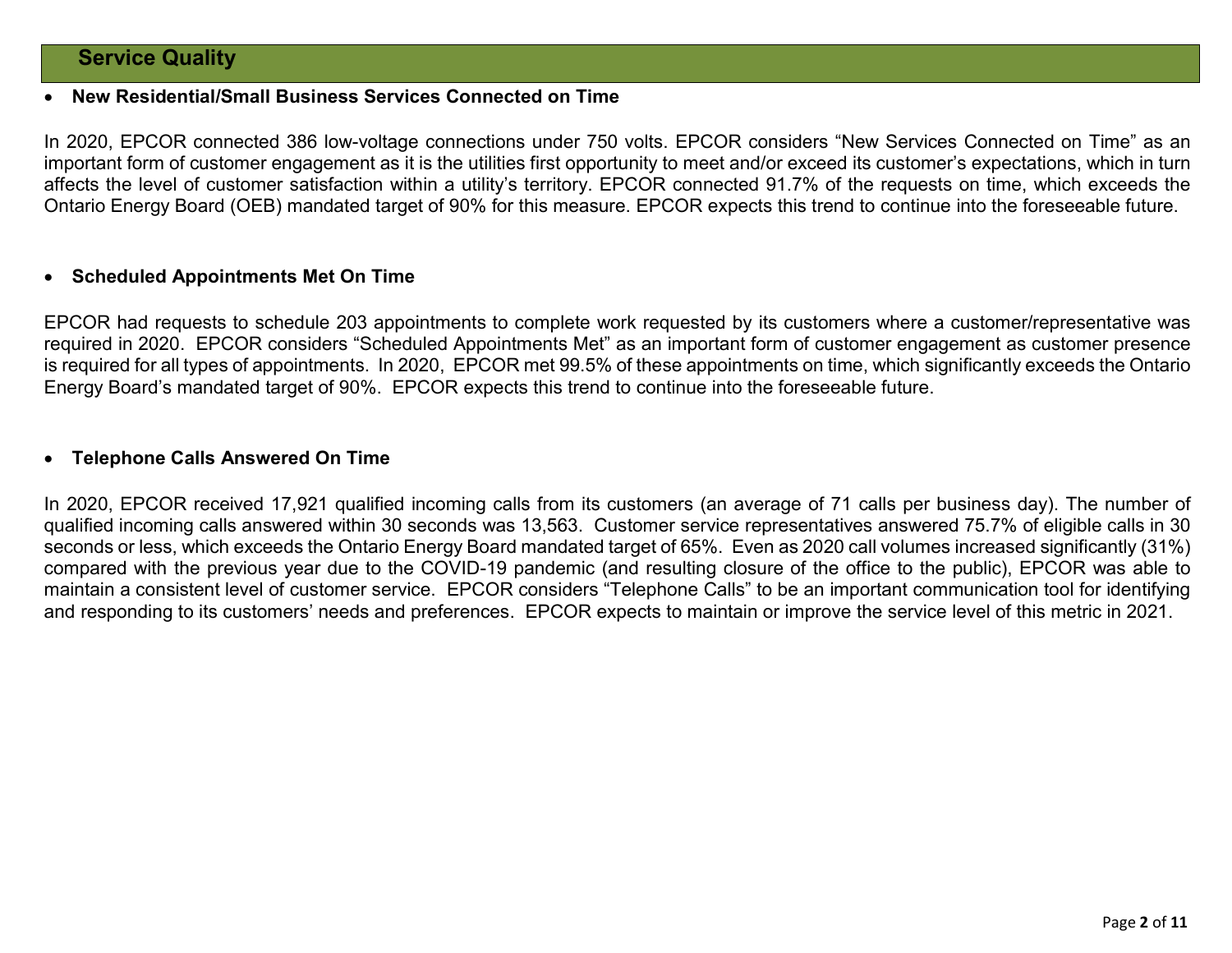#### First Contact Resolution

First Contact Resolution was introduced by the Ontario Energy Board in 2014 as a measure of a distributor's effectiveness at satisfactorily addressing customer complaints. EPCOR defines "First Contact Resolution" as the number of customer inquiries expressed as a percentage of all inquiries where escalation to an alternate contact at the utility, typically a supervisor or a manager, was requird. EPCOR considers the ability to address customer inquiries quickly and accurately to be an essential component of customer satisfaction. For the year 2020, EPCOR received 13,563 inquiries from its customers, of which 99% were successfully resolved during first contact. EPCOR expects this trend to continue in 2021.

#### Billing Accuracy

Billing Accuracy was introduced by the Ontario Energy Board in 2014, and is defined as the number of accurate bills issued expressed as a percentage of total bills issued. EPCOR considers timely and accurate billing to be an essential component of customer satisfaction. For 2020, EPCOR issued 218,122 customer bills resulting in billing accuracy of 99.96%, which exceeds the Ontario Energy Board mandated target of 98%. EPCOR expects this trend to continue in 2021.

#### Customer Satisfaction Survey Results

The Customer Satisfaction Survey was introduced by the Ontario Energy Board for the 2014 year. Distributors are required to conduct their survey on a biennial basis. There has not yet been a target set by the OEB for the industry. EPCOR considers this customer satisfaction survey to be a useful tool for engaging the customer to get a better understanding of their wants and needs with respect to the provision of electricity services and for identifying areas that may require improvement.

For the two-year reporting period 2020/2021, EPCOR retained RedHead Media Solutions Inc. to conduct their individual survey and received a customer satisfaction index score of 74.0% overall. This is a 1% increase from the 2018/2019 survey of 73% (which was also completed by the same provider). This statistical survey, with a 95% confidence level, canvassed a number of key areas including power quality and reliability, price, billing and payment, communications, and the overall customer service experience. The survey is comprised of approximately 400 randomly selected interviews of customers among the low volume customer base (residential customers and general service under 50kW customers. For the 2014/2015 reporting period, the Corporation engaged Utility Pulse to conduct their individual utility specific customer satisfaction survey with a 95% confidence level and received a rating of "A" on its customer satisfaction survey.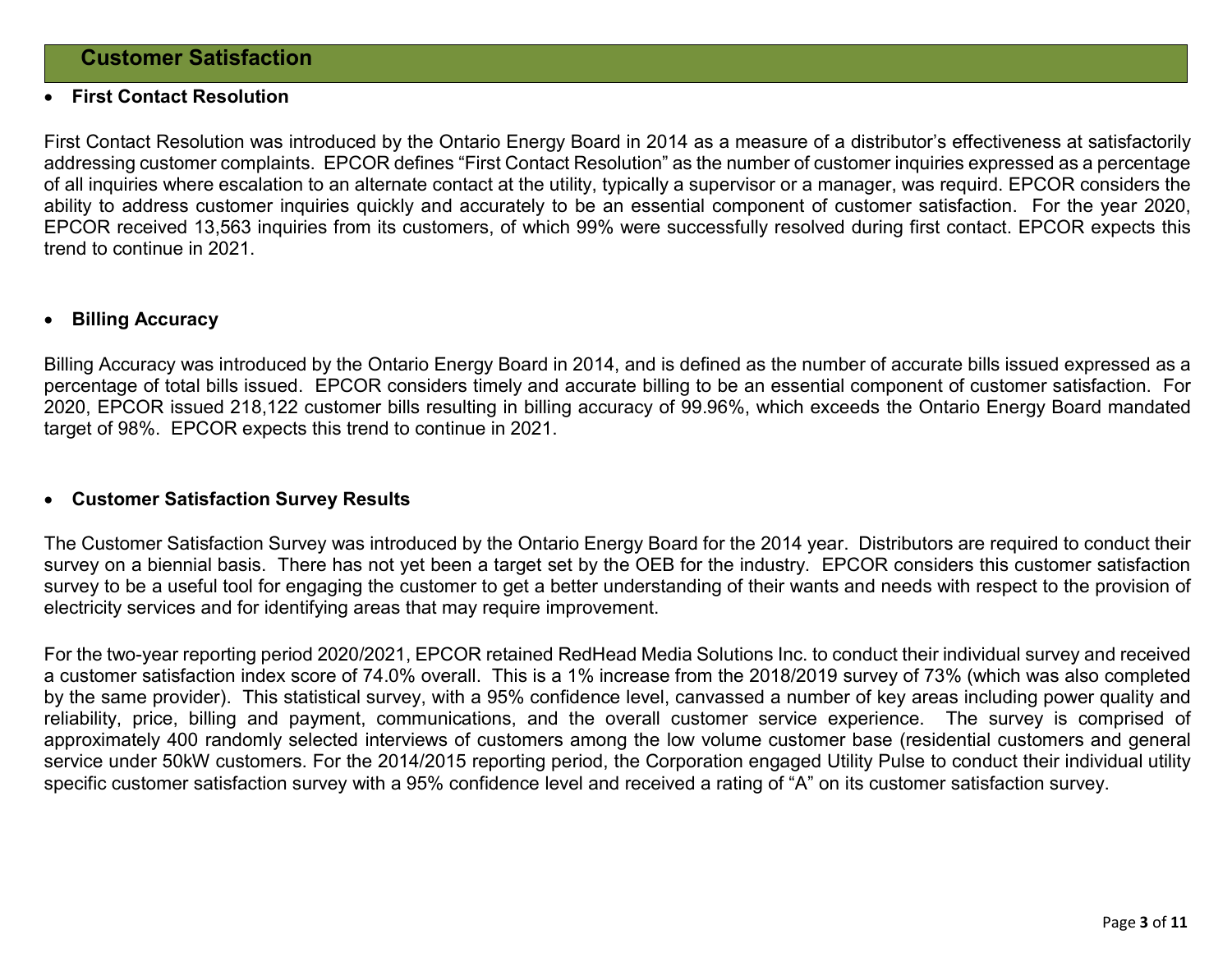## **Safety**

#### Public Safety

## $\circ$  Component A – Public Awareness of Electrical Safety

EPCOR's Public Safety Awareness Index Score for 2020 was 82.80%. This was based on data obtained from the 2019 & 2020 biennual public safety awareness survey. This survey contained standardized questions for a statistically representative sample of a distributor's service territory's population. EPCOR does and will continue to demonstrate a strong dedication to public awareness for electrical safety through various public awareness sessions such as; education sessions for elementary students, attendance and participation at public events (virtual or in-person), and social media postings.

It's anticipated that going forward public awareness of Electrical Safety will improve with the additional resources provided by EPCOR's corporate Public & Government Affairs business unit.

### $\circ$  Component B – Compliance with Ontario Regulation 22/04

In 2020 EPCOR was fully compliant with Ontario Regulation 22/04 (Electrical Distribution Safety). This was achieved by our strong commitment to safety, and the adherence to our company procedures & policies. This trend is expected to continue into the foreseeable future.

### $\circ$  Component C – Serious Electrical Incident Index

In 2020 EPCOR had ZERO fatalities and ONE serious incident with no injuries within its service territory. This is the first time that a general public incident has appeared on the scorecard since the measure has been tracked.

The incident was the result of equipment failure. A faulty 15KV in line switch broke during switching opertions being performed by EPCOR staff. As a result of this incident, a program has been put in place to remove/replace the type of switch that failed in EPCOR's service territory. EPCOR IS expecting to return to ZERO's in both fatalities and serious incidents in 2021.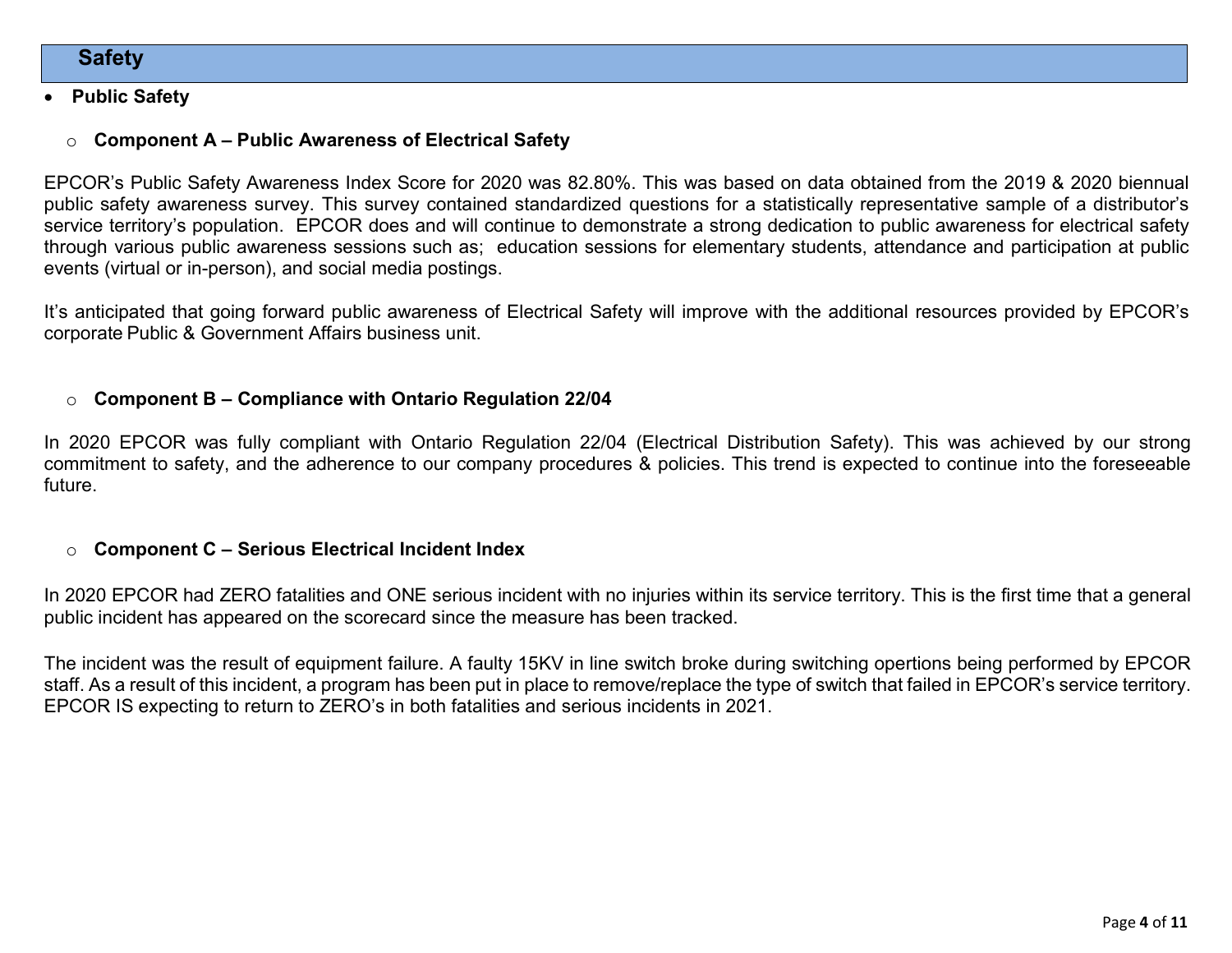## System Reliability

### Average Number of Hours that Power to a Customer is Interrupted (SAIDI)

EPCOR continued to provide reliable service to its customers in 2020 An event took place Aug 29<sup>th</sup> where a large tree fell unexpectedly on a major feeder circuit resulting in an outage to 9500 of our customers for just under 2 hours (resulting in 50% of the total 2020 SAIDI value). Despite this incident and increased instances of severe weather, EPCOR was able to improve on its 2019 score. It is expected that with our continued vegetation management program and investments in our Capitol projects to update our infrastructure the results will be more favorable in future years.

## Average Number of Times that Power to a Customer is Interrupted (SAIFI)

The number of times EPCOR's customers experienced interrupted power increased slightly in 2020 compared to 2019 from 0.82 to 0.91. The increase in 2020 can again be mainly attributed to a significate increase in construction work where a large number of outages were for very short durations which is required to safely facilitate system access and system renewal works.

NOTE: The metrics used to set the target of 0.46 and 0.62 respectively are based on the average of EPCOR's reported 2010 to 2014 results. In 2015, EPCOR installed new smart grid technology system that accurately tracks outage time precisely to the second. Before this, SAIDI and SAIFI tracking was completed manually and may have resulted in underreported outage duration and frequency, and as a result lower LDC targets.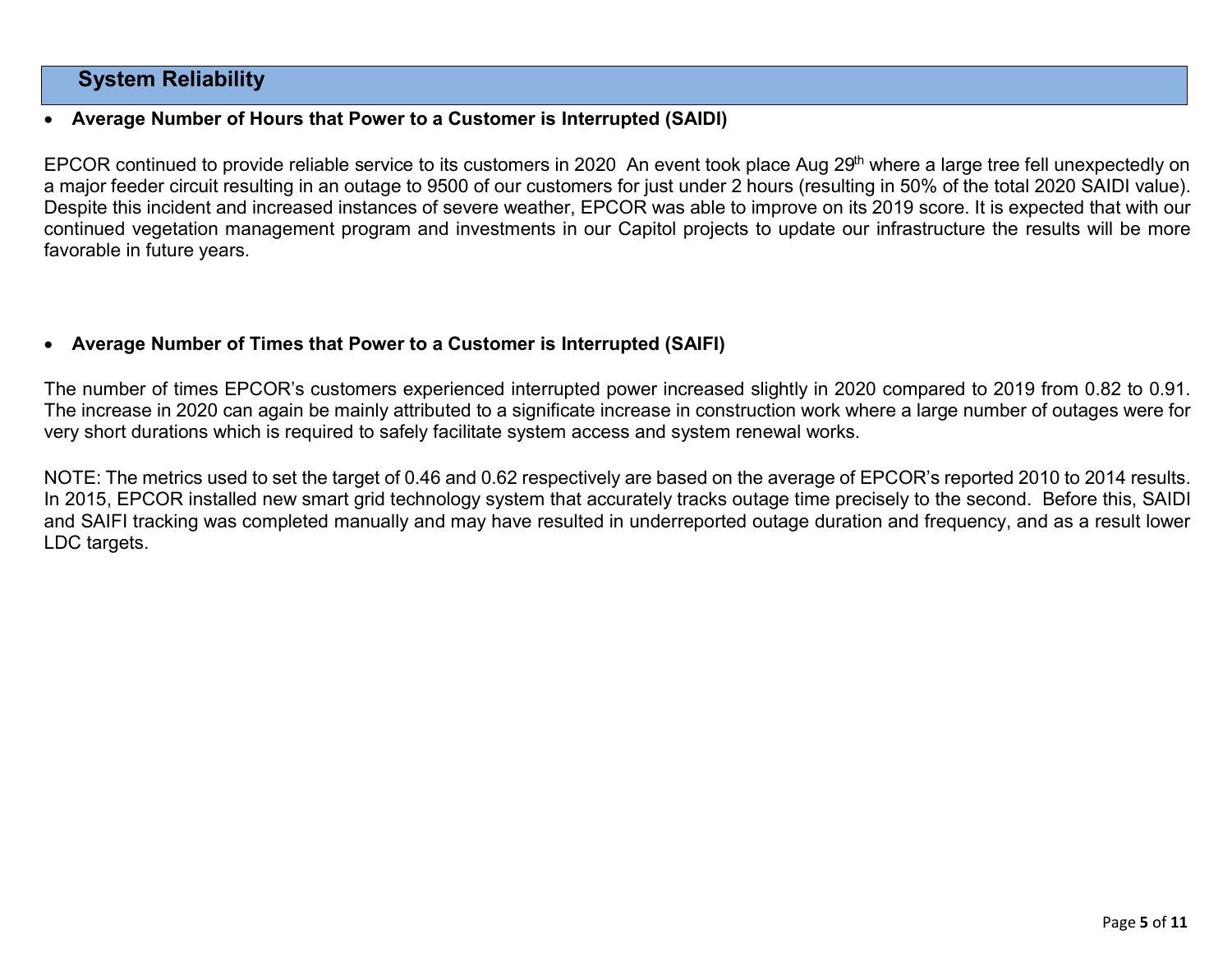## Asset Management

#### Distribution System Plan Implementation Progress

The Distribution System Plan (DSP) Implementation Progress is a performance measure instituted by the Ontario Energy Board beginning in 2013. The OEB has not yet set a target for this measure. Distributors are permitted to use discretion as to how they implement the measure, which they must describe in this analysis and be a measure they believe most effectively reflects performance in Distribution System Plan Implementation. Consistent with other new measures, utilities were given an opportunity to define this measure in the manner that best fits their organization.

The DSP Implementation Progress measure is intended to assess EPCOR's effectiveness at planning and implementing capital expenditures, which are required to maintain and expand the utility's electricity system to serve its current and future customers. The plan is available on the company website.

EPCOR has used its five-year finalized DSP for 2019 to 2023 for the calculation of this measure, which outlines forecasted capital expenditures over five years. The DSP was filed with the OEB on August 28, 2019. The Corporation defines this measure as the tracking of actual capital projects completed compared to planned capital projects, expressed as a percentage. For 2020, EPCOR completed 77.41% (2019 – 75.93%) of the capital projects planned for the year plus a number of projects carried forward from the previous year.

This measure declined in 2018 to 55.64% for a few reasons. There was a large bucket truck budgeted that did not arrive until 2019 because of manufacturer delays. If received on time the percentage complete would have been 67.80%. There was a construction project that was not started because of circumstances beyond the control of the utility, which involved co-ordination with Hydro One and a local town and county prior to construction start. If this project was also completed the percentage would increase to 76.14%. The purchase of the Corporation by EPCOR on October 1, 2018 resulted in additional training and set-up during the fall which temporarily impacted the construction plan.

The measure improved in 2019 and 2020. The system renewal category for line rebuilds was the main area of incomplete capital, which was a result of continuing to catch up on prior years projects, increased demand for system access work from new customers, and lack of availability of sub-contractors.

EPCOR expects that going-forward the trend will show an increase in project completion targets in the future. A robust capital expenditure versus budget reporting system is currently in place to monitor progress and achieve this goal.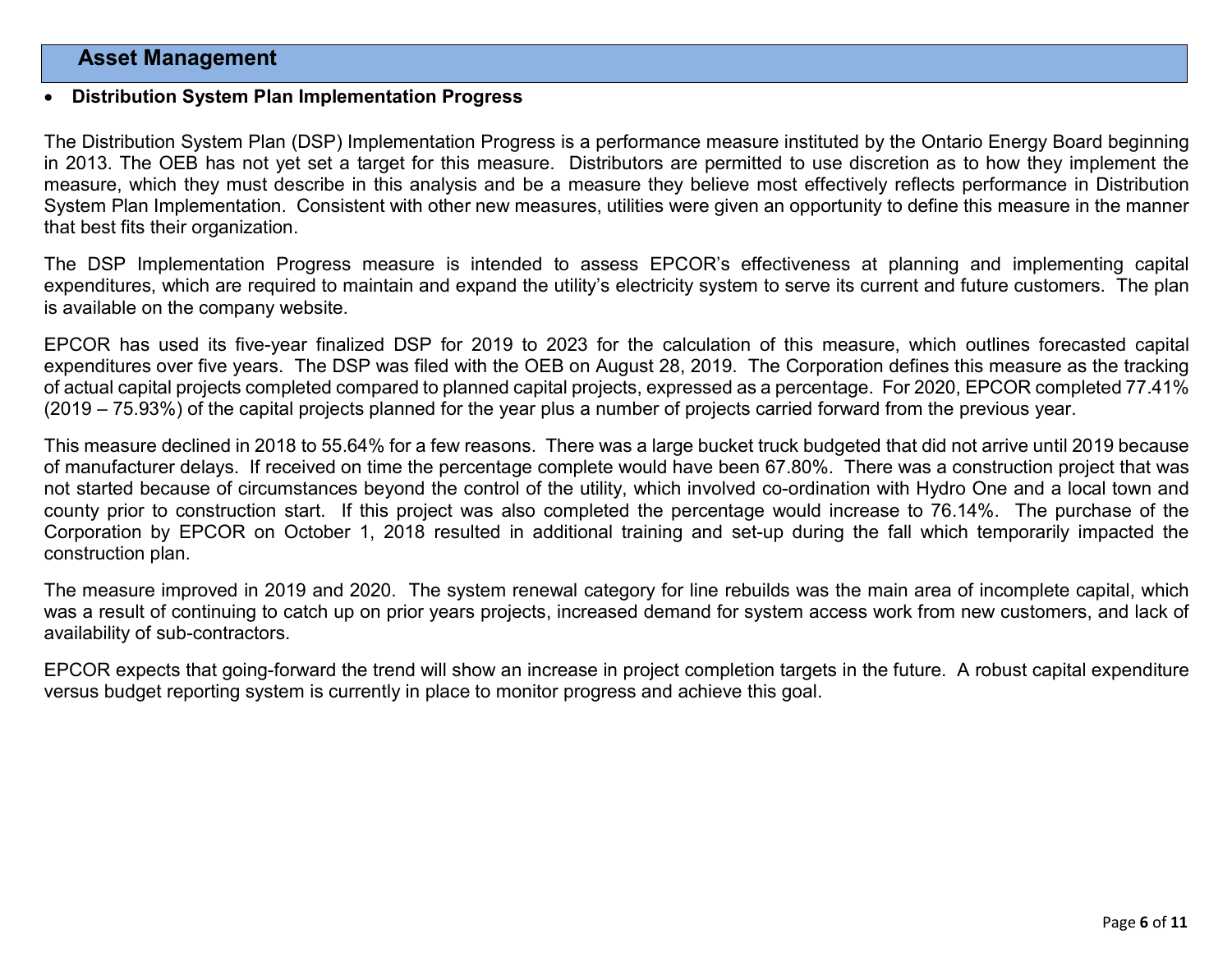## Cost Control

#### Efficiency Assessment

On an annual basis, each utility in Ontario is assigned an efficiency ranking based on its three-year average performance. To determine a ranking, electrical distributors are divided into five groups based on the magnitude of the difference between their actual costs and predicted costs. For 2013 and 2014, EPCOR was placed in Cohort 3 in terms of efficiency. Cohort 3 is considered average and is defined as having actual costs within +/- 10% of predicted costs. For 2015 to 2020, EPCOR demonstrated improvement and was placed in Cohort 2 by the OEB. Cohort 2 is considered above average and is defined as having actual costs less than 10-25% of predicted costs.

EPCOR achieved a three-year average for 2018 to 2020 of 11.0% (2017 to 2019 – 13.9%) less than predicted costs. The Corporation's three-year average ranking has declined by 2.9% (2020 – 3.1%). For specifically the 2020 year, the result was 9.8% (2019 – 3.9%) less than predicted costs, which is a 5.9% improvement over the prior year. If the Corporation achieves a variance of at least 17% below predicted costs for 2021, it will maintain its position in Cohort 2 next year. EPCOR will continue to prudently invest and maintain the distribution system to ensure costs remain competitive and within acceptable limits to our customers.

### Total Cost per Customer

Total cost is calculated as the sum of a distributor's capital costs and OM&A costs, (including certain adjustments to make the costs more comparable between distributors, per reporting period) and dividing this cost figure by the total number of customers that EPCOR serves. Similar to most distributors in the province, EPCOR has experienced pressure on its total costs required to deliver quality and reliable services to customers. Province wide programs such as Time of Use pricing, growth in wage and benefits costs for our employees, as well as investments in new information systems technology and the renewal and growth of the distribution system, have all contributed to increased operating and capital costs.

The total cost performance result for 2020 is \$608 per customer, which is a 5.2% decrease over the 2019 result. The total cost performance result for 2019 is \$641 per customer, which is a 20% increase over the 2018 result. The total cost performance result for 2018 is \$536 per customer, which is a 4.7% increase over the 2017 result. The total cost performance result for 2017 is \$512 per customer, which is a 5.4% decrease over the 2016 result. The total cost performance result for 2016 is \$541 per customer, which is a 2.5% increase over the 2015 result.

The customer count history that forms the base of this calculation is as follows:

2020 - 18,313 (Increase of 397) 2019 - 17,916 (Increase of 508) 2018 - 17,408 (Increase of 236)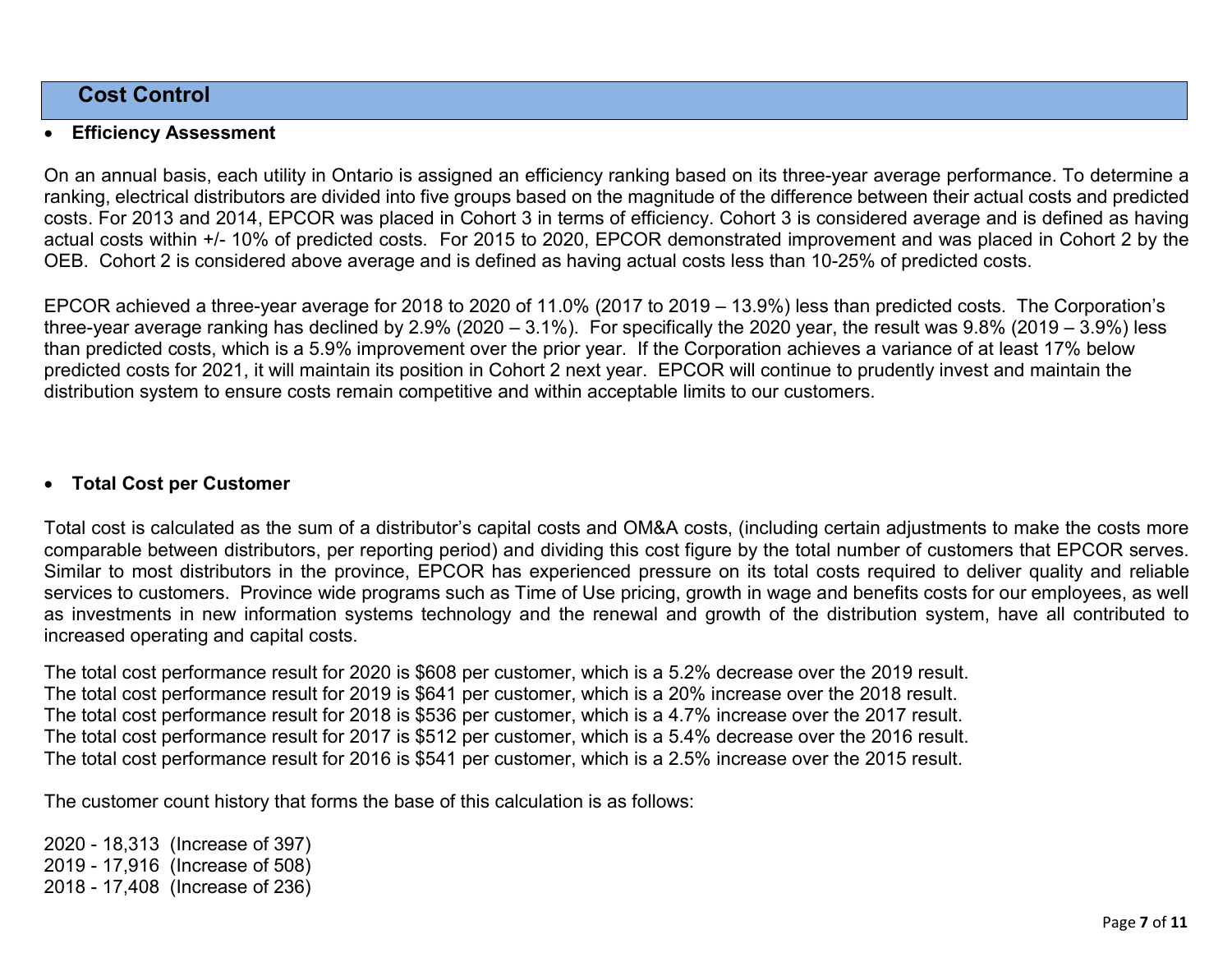2017 - 17,172 (Increase of 308) 2016 - 16,864 (Increase of 281)

Going forward, utility costs are expected to keep pace with economic fluctuations; however, EPCOR will continue to implement productivity and efficiency improvements to help offset some of the costs associated with distribution system enhancements, while maintaining the reliability and quality of its distribution system and its service to customers. Our service territory also expects to see moderate continued growth in customer numbers which will help maintain the Total Cost per Customer results.

#### Total Cost per Km of Line

This measure uses the same total cost that is used in the Cost per Customer calculation above. Based on this, EPCOR's rate is \$29,415 (2019 - \$30,951) per km of line, which is a \$1,536 favourable decrease over the previous year result. EPCOR's growth rate for its territory is considered to be relatively moderate. A moderate growth rate helps to contribute to the Corporation's ability to fund future capital projects and operating costs. The cost per km of line is expected to slowly increase as capital and operating costs also increase. EPCOR will continue to seek innovative solutions to help ensure cost/km of line remains competitive and within acceptable limits to our customers.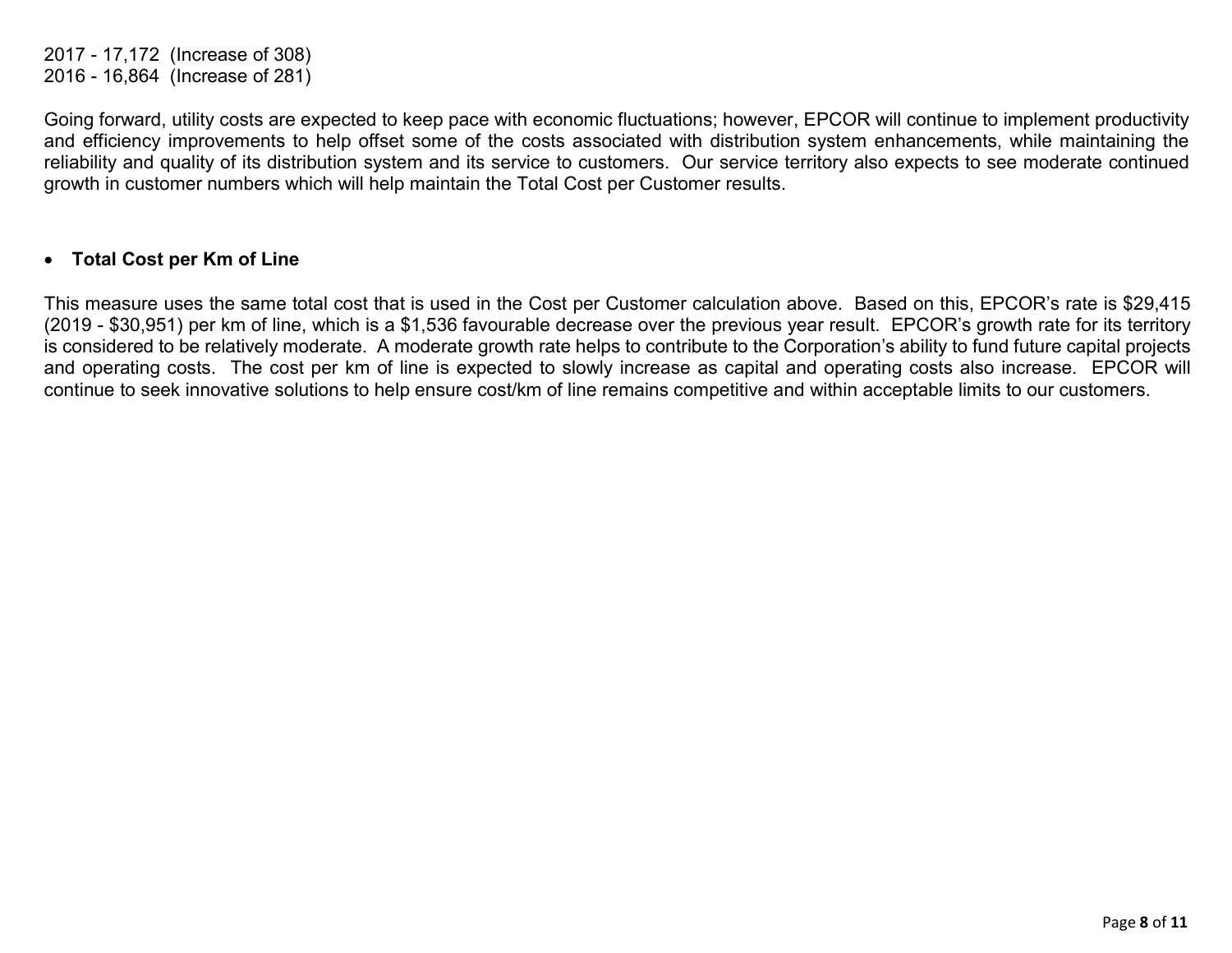#### New Micro-embedded Generation Facilities Connected On Time

Micro-embedded generation facilities consist of solar, wind, or other clean energy projects of less than 10 kW that are typically installed by homeowners, farms or small businesses. On December 1, 2017, the microFIT Program reached the 50 MW Annual Procurement Target allocated for 2017 and the IESO stopped accepting new applications. As an alternative, customers were offered an option to connect as a net-metering facility. Under a net metering arrangement, the customer generates electricity from a renewable source for their own use while still drawing electricity from the grid when needed. EPCOR has seen a decrease in uptake compared with the microFIT Program. In 2020, EPCOR connected two net metering facilities both within the Distribution System Code requirement of 5 business days.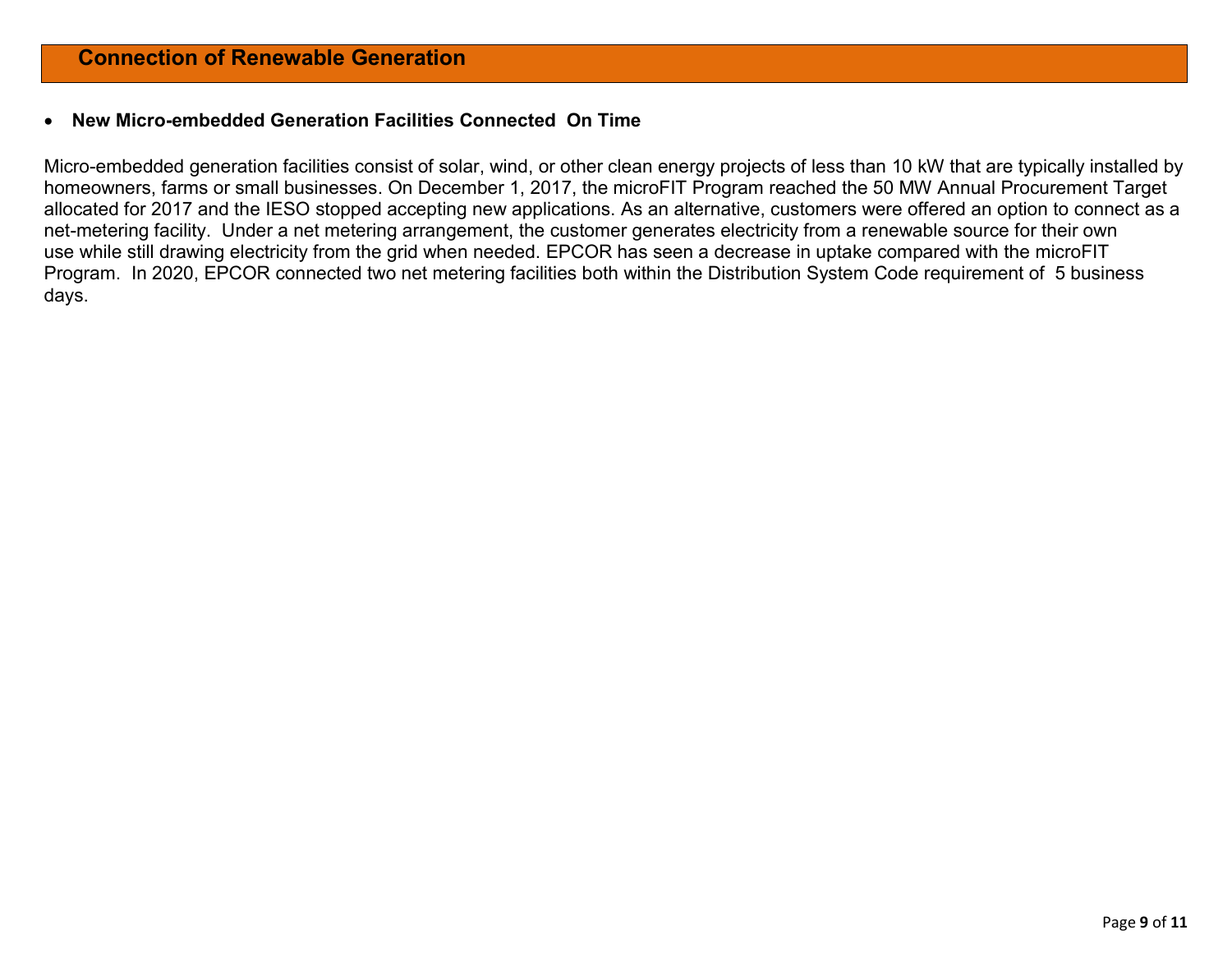## Financial Ratios

#### Liquidity: Current Ratio (Current Assets/Current Liabilities)

As an indicator of financial health, the current ratio measures a company's ability to pay its short-term debts and financial obligations. Typically, a current ratio between 1 and 1.5 is considered good. If the current ratio is below 1, then a company may have problems meeting its current financial obligations. If the current ratio is too high (higher than 1.5) then the company may be inefficient at using its current assets or its short-term financing facilities.

The current ratio increased from 1.04 to 1.25 in 2020. The average over the past five years is 1.22. The 2020 current ratio is in line with the average and the target. The increase over the prior year is mainly the result of an additional \$2.2m loan and a \$4.0m contribution from the parent company, EPCOR Utilities Inc.

The corporation forecasts cash flow needs arising from the capital planned during the year and borrows funds to maintain the current ratio at a healthy level. The Corporation expects to maintain a current ratio in the optimal range into the foreseeable future.

#### Leverage: Total Debt (includes short-term and long-term debt) to Equity Ratio

The debt to equity ratio is a financial ratio indicating the relative proportion of shareholder's equity and debt used to finance a company's assets. The Ontario Energy Board uses a capital structure of 60% debt and 40% equity (equal to the ratio of 1.5:1) when setting rates for an electricity utility. A high debt to equity ratio may indicate that an electricity distributor may have difficulty generating sufficient cash flows to make its debt payments, while a low debt-to-equity ratio may indicate that an electricity distributor is not taking advantage of the increased profits that may be had through increased financial debt.

In 2020, EPCOR's debt to equity ratio was 1.29. This was a favourable decrease of 0.57 over the 1.86 result in the prior year. The capital structure is 56% debt and 44% equity at the end of the year. The Corporation improved the debt to equity ratio in 2020 with an additional \$2.2m loan and a \$4.0m contribution from the parent company, EPCOR Utilities Inc. The Corporation expects to maintain debt to equity ratios at or slightly below the deemed 60/40 levels (equal to the ratio of 1.5:1).

During 2019 the Corporation's shareholder provided a \$2.5m contribution to equity. In 2019 the corporation reported a net loss as a result of legal expenses.

The ratio increased in 2018 by 0.57. A \$2.7m dividend was paid out to the Town of Collingwood and Alectra when the Corporation was sold to EPCOR on October 1, 2018. The dividend reduced equity from approximately \$11m at the end of 2017 to \$9.5m at the end of 2018. The purpose of the dividend was to remove all cash in the corporation before it was purchased by EPCOR. Also, there was an increase in long and short-term loans to replenish the cash balance from the dividend payment and provide financing for the capital plan.